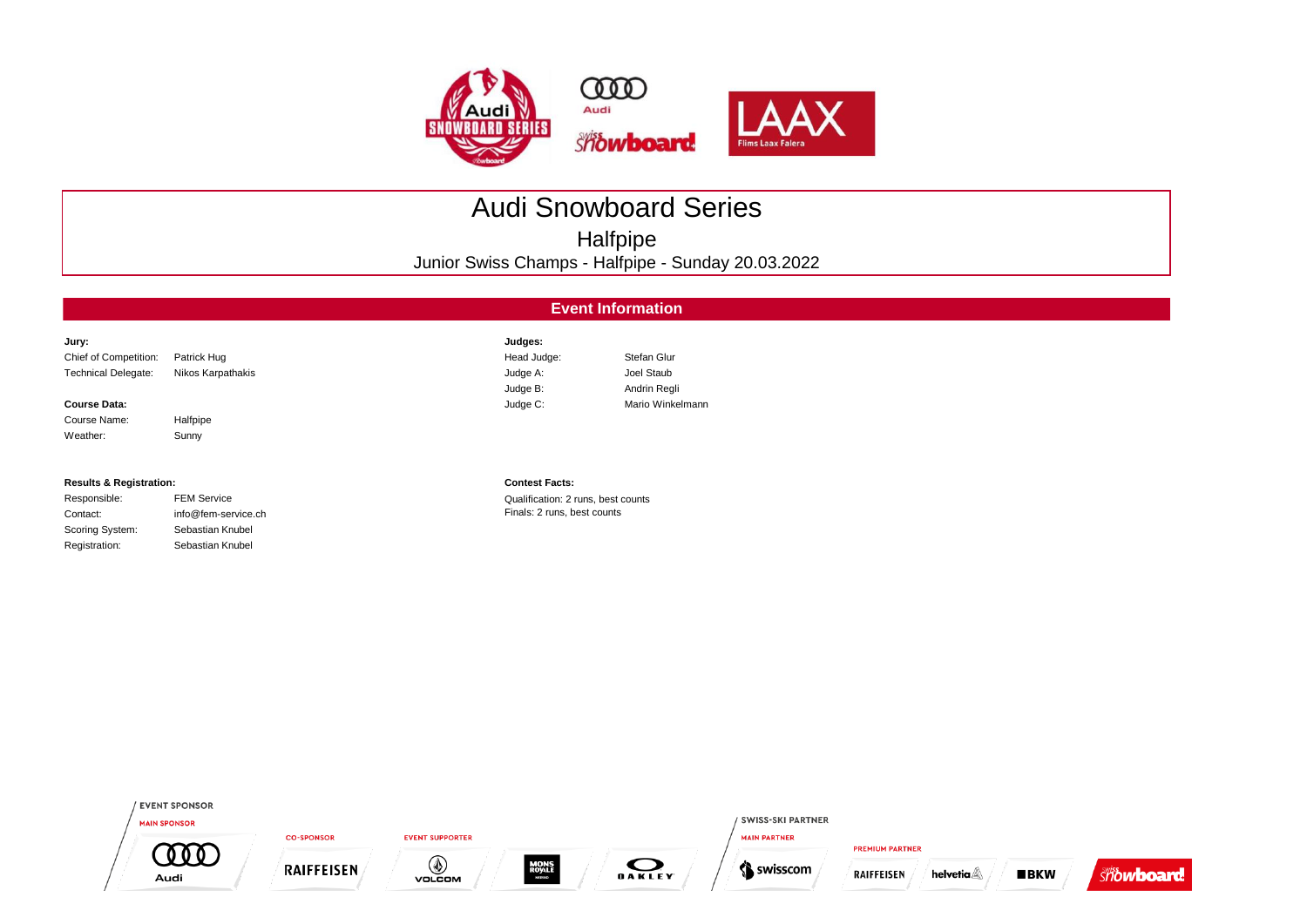

## **Ranking**

|                 |            |            |                    |                   |             |               | <b>U13M</b>           |                                            |             |                  |                  |             |                  |                  |             |  |
|-----------------|------------|------------|--------------------|-------------------|-------------|---------------|-----------------------|--------------------------------------------|-------------|------------------|------------------|-------------|------------------|------------------|-------------|--|
|                 | <b>BIB</b> | <b>FIS</b> | <b>FAMILY NAME</b> | <b>FIRST NAME</b> | <b>YEAR</b> | <b>NATION</b> | <b>LOCATION</b>       | <b>CLUB</b>                                |             |                  | Qualification    |             |                  | <b>Finals</b>    |             |  |
|                 |            |            |                    |                   |             |               |                       |                                            | <b>HEAT</b> | RUN <sub>1</sub> | RUN <sub>2</sub> | <b>BEST</b> | RUN <sub>1</sub> | RUN <sub>2</sub> | <b>BEST</b> |  |
|                 | 104        |            | Kleger             | Liun              | 2010        | SUI           | Schönengrund          | <b>BASE</b>                                |             | 33.3             | 72.7             | 72.7        | 78.3             | 24.7             | 78.3        |  |
| $\mathbf{2}$    | 102        |            | Zürcher            | Robin             | 2010        | SUI           | Appenzell             | Iceripper Team                             |             | 80.3             | 80.7             | 80.7        | 64.0             | 73.3             | 73.3        |  |
| 3               | 103        |            | Ledergerber        | Finn              | 2010        | SUI           | Schaffhausen          | <b>BASE</b>                                |             | 88.0             | 91.7             | 91.7        | 73.0             | 67.0             | 73.0        |  |
|                 | 101        |            | Stalder            | Timon             | 2009        | SUI           | Winterthur            | Iceripper                                  |             | 85.0             | 27.3             | 85.0        | 70.0             | 9.3              | 70.0        |  |
| 5               | 110        |            | Berchtold          | Keanu             | 2010        | SUI           | Thalwil               | Iceripper                                  |             | 14.7             | 72.3             | 72.3        | 13.0             | 60.0             | 60.0        |  |
|                 |            |            |                    |                   |             |               |                       |                                            |             |                  |                  |             |                  |                  |             |  |
| 6               |            | 546322     | Tobler             | Livio             | 2010        | SUI           | Friltschen            | Freestyle Academy Laax                     |             | 71.7             | 17.0 71.7        |             |                  |                  |             |  |
| $7^{\circ}$     | 106        |            | Eggenschwiler      | Levi              | 2009        | SUI           | Zürich                | Iceripper                                  |             | 66.7             | 62.7             | 66.7        |                  |                  |             |  |
| 8               | 108        |            | Derungs            | Laurin            | 2009        | SUI           | Dardin                | Freestyle Academy LAAX                     |             | 60.0             | 53.0             | 60.0        |                  |                  |             |  |
| 9               | 105        |            | Conaty             | Kiran             | 2010        | SUI           | Matten bei Interlaken | BABE                                       |             | 20.0             | 58.3             | 58.3        |                  |                  |             |  |
| 10              | 112        |            | Caduff             | Silas Mael        | 2010        | SUI           | Sagogn                | Freestyle Akademy Laax                     |             | 54.0             | 15.0             | 54.0        |                  |                  |             |  |
| 11              | 116        |            | Oehler             | Finn              | 2009        | SUI           | Kilchberg             | IceRipper Club Zürich                      |             | 52.0             | 52.7             | 52.7        |                  |                  |             |  |
| 12 <sup>2</sup> | 109        |            | Wirth              | Luca              | 2009        | SUI           | Zürich                | Iceripper                                  |             | 50.0             | 23.0             | 50.0        |                  |                  |             |  |
| 13              | 115        |            | von Kietzell       | Juri              | 2009        | SUI           | St. Gallen            | <b>BASE</b>                                |             | 42.0             | 43.3             | 43.3        |                  |                  |             |  |
| 14              | 111        |            | Krauer             | Teo               | 2009        | SUI           | St.Gallen             | <b>SC Flumserberg</b>                      |             | 28.7             | 40.3             | 40.3        |                  |                  |             |  |
| 15              | 114        | 539017     | Robertson          | Charlie           | 2009        | SUI           | <b>GRYON</b>          | Freestyle Ski Romande CRP (Freestyle snowt |             | 32.7             | 39.3             | 39.3        |                  |                  |             |  |
| 16              | 117        |            | Hofmann            | Kiran             | 2009        | SUI           | Wolfikon              | SC Togga / BASE                            |             | 38.7             | 38.7             | 38.7        |                  |                  |             |  |
|                 |            |            |                    |                   |             |               |                       |                                            |             |                  |                  |             |                  |                  |             |  |
|                 | 107        |            | Pfister            | Joel              | 2009        | SUI           | <b>Breil/Brigels</b>  | Freestyle academy                          |             |                  |                  | <b>DNS</b>  |                  |                  |             |  |
|                 |            |            |                    |                   |             |               |                       |                                            |             |                  |                  |             |                  |                  |             |  |

| <b>U13W</b> |            |                    |                   |             |               |                 |                |  |  |               |  |                                    |               |  |
|-------------|------------|--------------------|-------------------|-------------|---------------|-----------------|----------------|--|--|---------------|--|------------------------------------|---------------|--|
| BIB         | <b>FIS</b> | <b>FAMILY NAME</b> | <b>FIRST NAME</b> | <b>YEAR</b> | <b>NATION</b> | <b>LOCATION</b> | <b>CLUB</b>    |  |  | Qualification |  |                                    | <b>Finals</b> |  |
|             |            |                    |                   |             |               |                 |                |  |  |               |  | HEAT RUN1 RUN2 BEST RUN1 RUN2 BEST |               |  |
| 121         |            | 536846 Causevic    | Lvn               | 2010 SUI    |               | Zürich          | iceripper      |  |  |               |  | 80.0 75.7 80.0 88.3 88.0 88.3      |               |  |
| $2 \t 122$  |            | Limacher           | Lou Milla         | 2010        | sui           | Wädenswil       | Iceripper Club |  |  |               |  | 65.0 33.3 65.0 75.3 22.7 75.3      |               |  |
|             |            |                    |                   |             |               |                 |                |  |  |               |  |                                    |               |  |

**U11M**